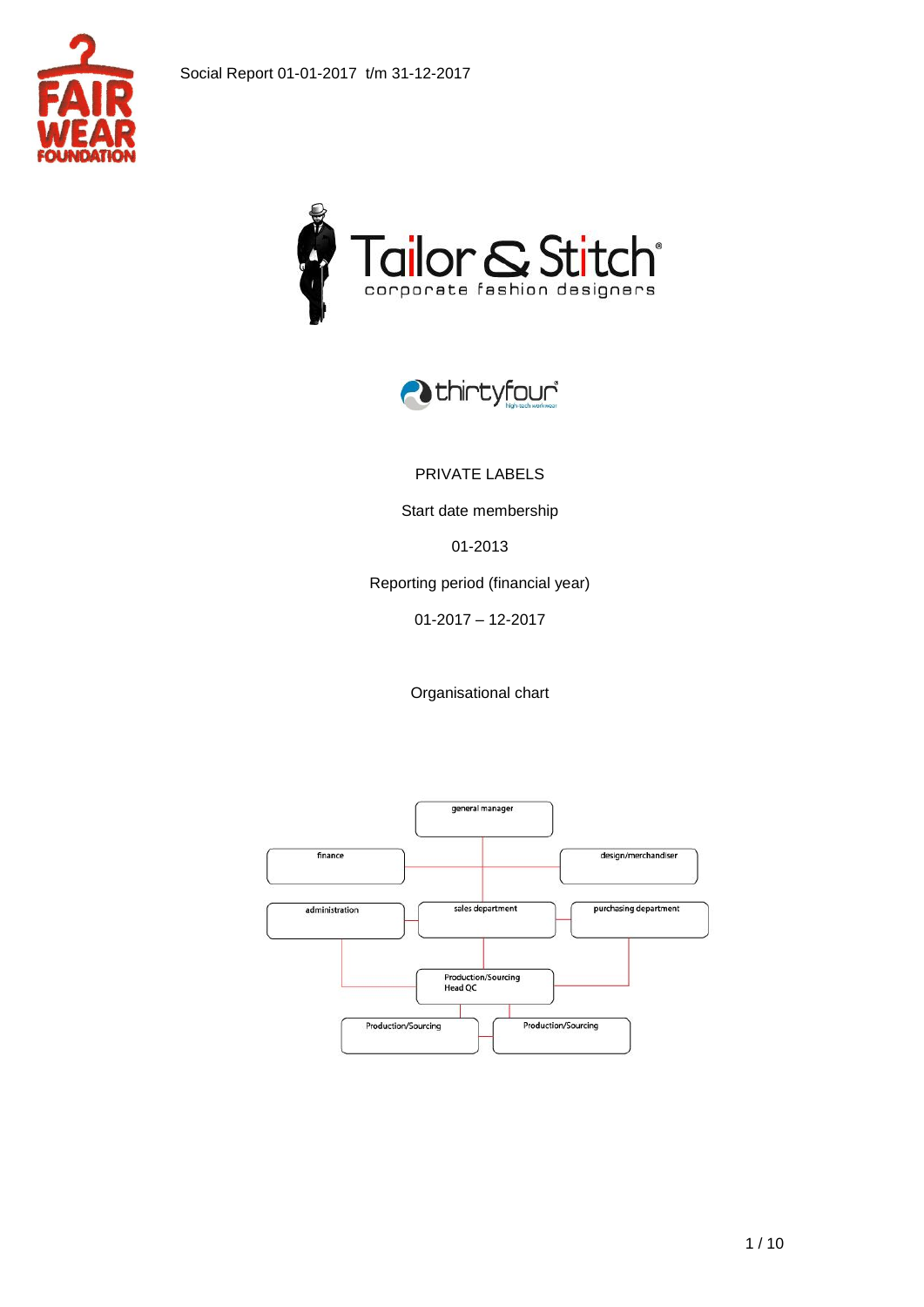

#### **Contents**

| 1.<br>2.       |                                                                                                                    | Summary: goals & achievements 2017<br>Sourcing strategy  | 3<br>4 |
|----------------|--------------------------------------------------------------------------------------------------------------------|----------------------------------------------------------|--------|
|                | 2.1.                                                                                                               | Sourcing strategy & pricing                              | 4      |
|                | 2.2.                                                                                                               | Organisation of the sourcing department                  | 5      |
|                | 2.3.                                                                                                               | Production cycle                                         | 5      |
|                | 2.4.                                                                                                               | Supplier relations                                       | 6      |
|                | 2.5.                                                                                                               | Integration monitoring activities and sourcing decisions | 6      |
| 3.             | Coherent system for monitoring and remediation                                                                     |                                                          | 7      |
|                | 3.1.                                                                                                               | India                                                    | 7      |
|                | 3.2.                                                                                                               | Turkey                                                   |        |
|                | 3.3                                                                                                                | Portugal<br>Fout! Bladwijzer niet gedefinieerd.          |        |
|                | 3.4.                                                                                                               | <b>External Production</b>                               | 9      |
| 4.             |                                                                                                                    | Complaints handling                                      | 9      |
| 5.             |                                                                                                                    | Training and capacity building                           | 9      |
|                | 5.1.                                                                                                               | Activities to inform staff members                       | 9      |
|                | 5.2.                                                                                                               | Activities to inform agents                              | 9      |
|                | 5.3.                                                                                                               | Activities to inform manufacturers and workers           | 9      |
| 6.<br>7.<br>8. | 10<br>Transparency & communication<br>Stakeholder Engagement<br>10<br><b>Corporate Social Responsibility</b><br>10 |                                                          |        |
|                |                                                                                                                    |                                                          |        |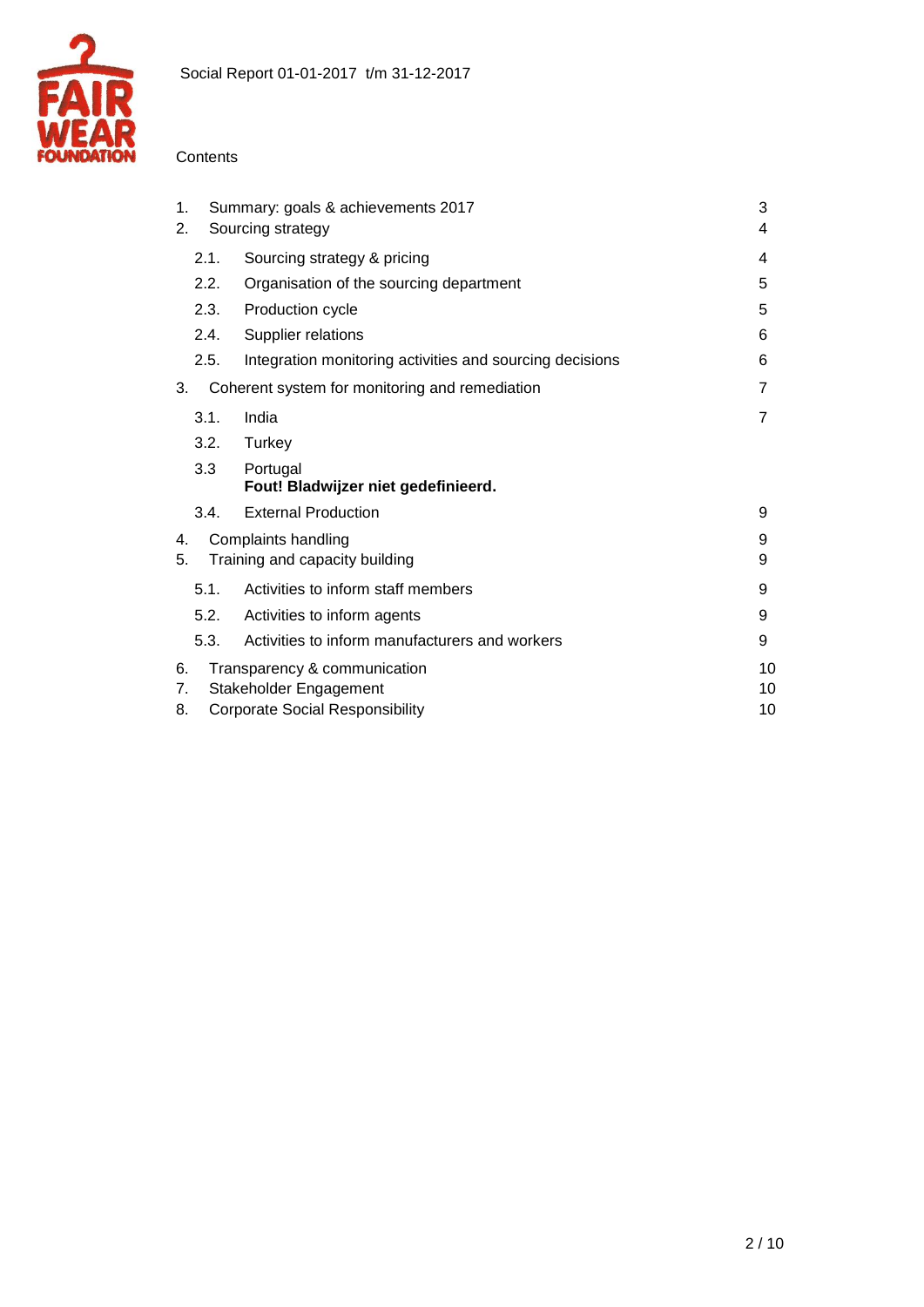

## <span id="page-2-0"></span>**1. Summary: goals & achievements 2017**

Tailor en Stitch was established in 1996 as Company Colors. When our general manager became the owner in 2009 the name was changed into Tailor & Stitch bv. Tailor & Stitch bv designs and manufactures corporate identity work wear and corporate fashion. We also produce towels and bathrobes for wellness centers.

Tailor & Stitch bv operates in de middle- and higher segment. We use materials of high quality and we are specialized in producing relative small numbers.

During the development and production we pay attention to the latest trends and we apply the safety requirements which are (legally) required. High-visibility, Flameretardant, Anti-static are some of the applications we produce, if needed with EN certification.

Tailor & Stitch became a Fair Wear affiliate at the end of January in 2013. We are a social involved company and we feel the obligation to improve the circumstances of the tailors who work for us. We believe in a long term steady relation with a few factories. In this way we can guarantee our quality towards our clients and make real improvements.

We have our own designer and our collections are mainly produced in India. We also produce in Portugal and the Wellness production is made in Turkey.

For 2017 we had a great challenge. Regrettably, during the brand performance check this year we got the status suspended as Fair Wear affiliate.

Of course this was a big disappointment for our company, particularly because we did not expect this at all.

We did not meet the minimum monitoring requirements of Fair Wear. During 2016 / 2017 we had some changes in our suppliers. We said goodbye to our factory in China, the main reason was that they were not cooperative in the Fair Wear program.

We looked for new suppliers in India and we found them. We selected one of these new factories above all because it is SA8000 audited. It is a modern factory and they are social involved and can meet with our quality standards. We started working with them at the end of 2016.

We also started working with a smaller supplier at the end of 2016, for production of the small amounts.

We made the decision not to audit this factories in 2016, because we just started working with them and we wanted to wait and see if a long term relationship was possible. We made the mistake to think that the SA8000 status was enough to suffice the requirements of Fair Wear. We did not do a good Audit Quality Assessment Check. However we had not documented well enough the attempts we had made to gain the right information.

Another point of criticism was that our follow up system on the CAP's was not good enough.

So our main goal for the second half of 2017 became to get our monitoring system right. We audited the two new factories. And improved our follow up system. We put a lot of effort in this and our new Fair Wear case manager was a great help for us.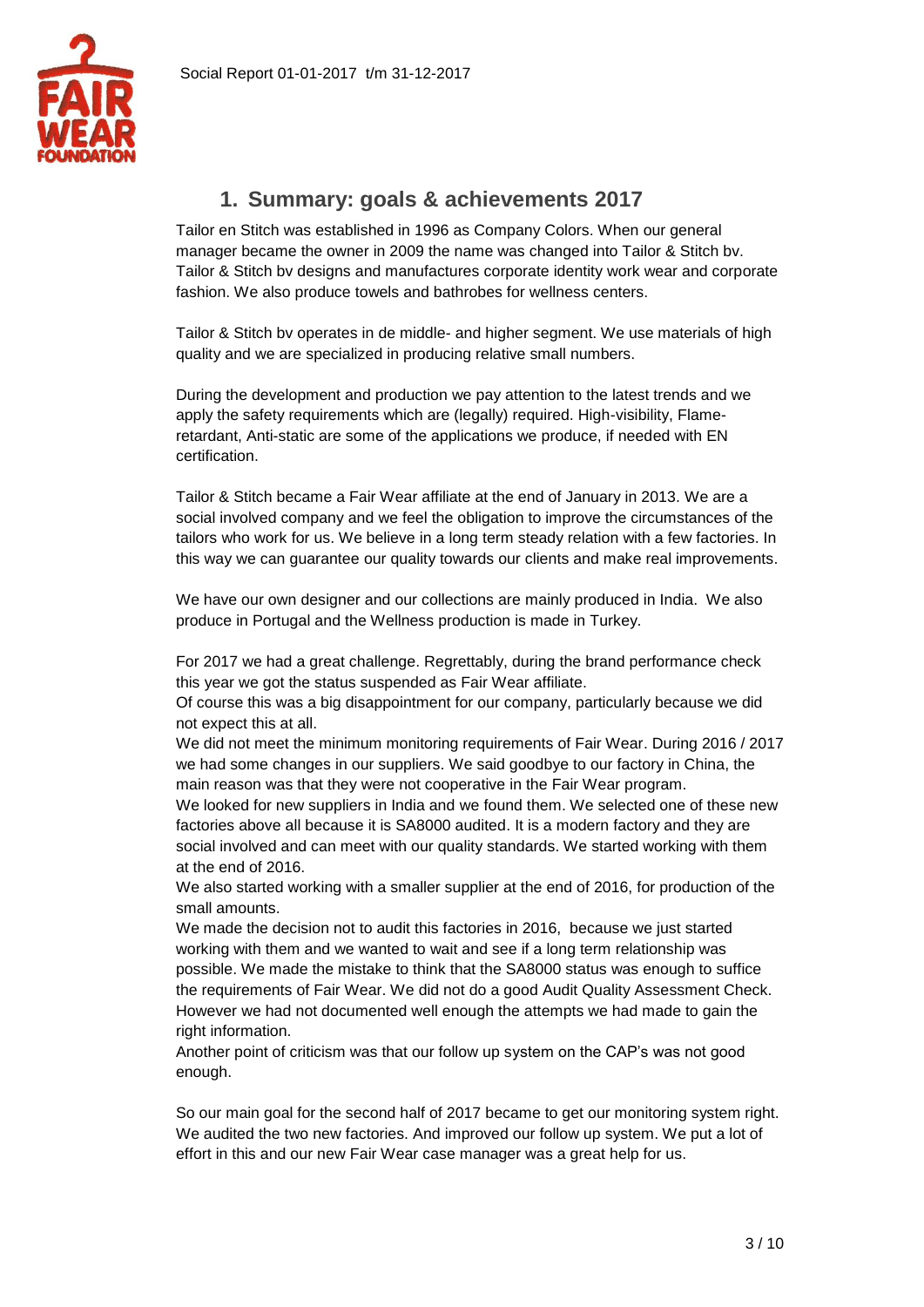

We designed our own basic 34 collection. This collection can be ordered off 5 pieces. This year the collection has been enlarged and production is increasing. We hope we can provide our main factory in India with a more steady production in this way.

Another issue we had to deal with, is that one of our factories which was already audited showed not enough improvement in some matters during the verification audit done by Fair Wear Foundation.

To help them we hired a Fair Wear consultant to help them to make the necessary improvements.

Because of the growth in production we hired an extra staff member in India, so we now have four employees over there.

Considering our producer in Turkey we have difficulties to get the right information. They are BSCI audited, and the results of this audit give us clear direction to work with the supplier on improvements.

This year we also started with the production of socks. We found a supplier in Portugal. Our general manager visited the factory twice.

Another major improvement we started this year is that we developed our own system to streamline our production. It is a system in which the staff in the Netherlands and India work together with the factories and the buyers. All information you can think of about the productions is collected in one place and clear to everyone.

## <span id="page-3-0"></span>**2. Sourcing strategy**

## <span id="page-3-1"></span>*2.1.Sourcing strategy & pricing*

Criteria we use to choose a supplier are:

- capability of the supplier to produce the product quality standard
- capacity for the forecasted quantities
- ability to fulfill timeline and deadlines
- respect of labour standards
- price

We determine our prices by comparing the price of cloths, haberdashery and CMT. By our experience we know if the prices are in accordance with the market. We work with an open calculation system. We exactly know the price of each part of the garment. For the Cordura and the Workwear we deliver the fabrics ourselves.

When we contract factories for new orders the criteria mentioned above are very important. We check for external audits which already have been done, such as SA8000, BSCI, internal audits. We visit the factories and do a health and safety check. We also have meetings with the board of the factory.

In India we have 4 employees at the moment. The factories are visited twice a week to discuss production and for quality control.

Also they check the follow up on the CAP's.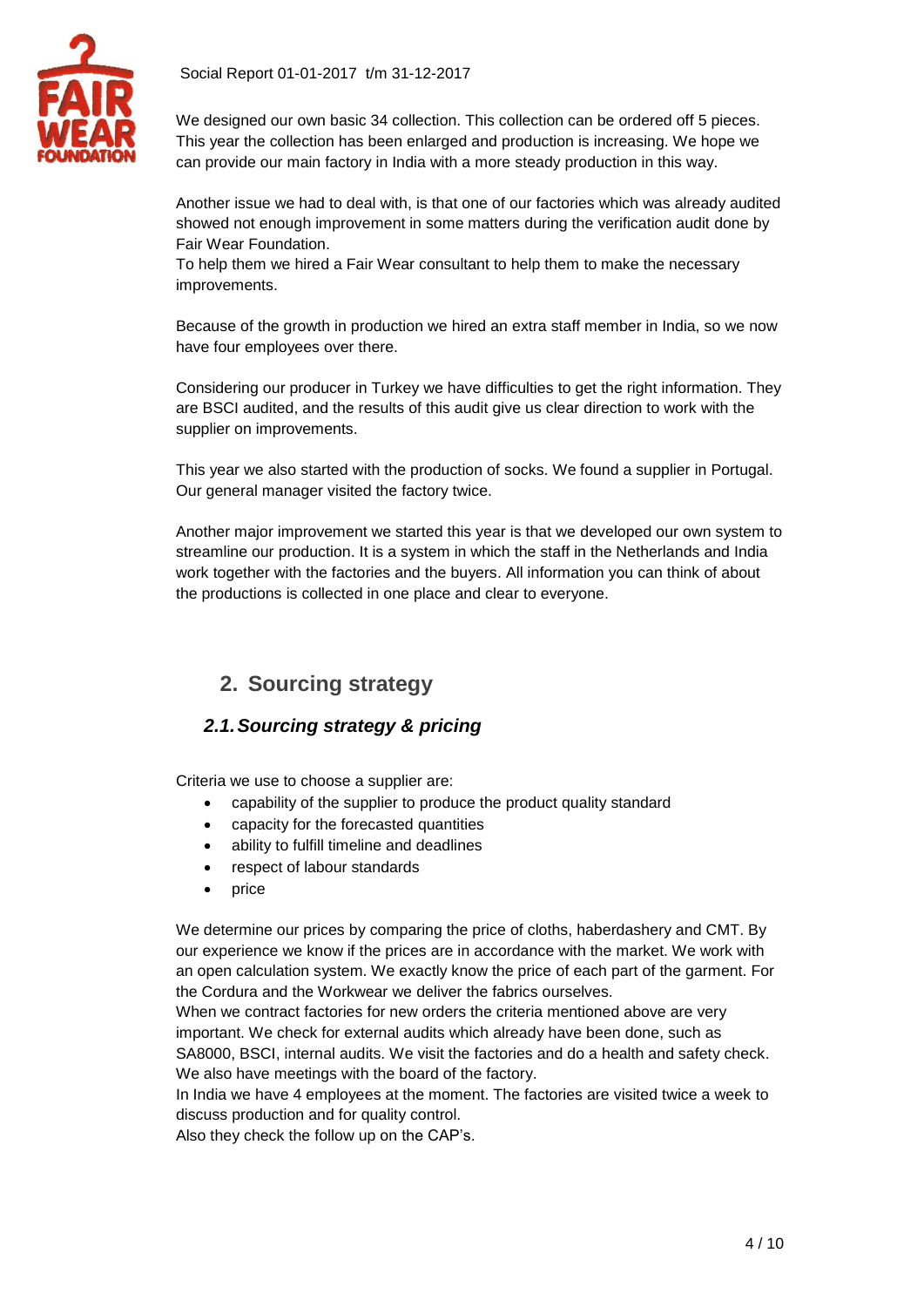

Our people in India stay in close contact with us and with the factories.

There is daily contact by phone, skype or e-mail. Our manager director also visits India at least twice a year.

We aim long term relations with our buyers and suppliers, this seemed to be very hard over the last years. But at this point we are very satisfied and it seems that the relation with our suppliers is very steady. Our manager and agent in India work very hard on a firm relationship with our factories.

When we are looking for new factories we try to come in contacts with factories which are already Fair Wear, BSCI or SA8000 audited.

## <span id="page-4-0"></span>*2.2.Organisation of the sourcing department*

The general manager of the company makes the final decision where an order will be produced. Normally he visits India at least twice a year. India has been visited twice this year and also the new factory in Portugal has been visited by the general manager. Our agent has also a large role in sourcing in India. Our company has a long relationship with our agent. She knows our standards and with our information she looks for manufacturers which can produce for us. She also sources for materials.

## <span id="page-4-1"></span>*2.3.Production cycle*

In our company we cannot really speak of a winter and summer collection. We have several projects throughout the year. A lot of the products we source are not due to the season. So our production cycle is completely depending on the demand of our clients. When we receive an order from a client of an existing fabric we inform our agent if the CMT is still right. We check if there is enough material on stock to produce the order and if the concerning factories will be able to produce within our lead times.

When all this is checked we send an order confirmation to our client and we make a purchase order for the factory. For India we will send it to our agent. She will take care that our order will be taken in production in the factory. During the production she watches over the process. She has to check the quality of the manufactured clothes, guard the lead times, take care of the shipment.

We have different lead times for our factories, but the average lead time is 4 months, from giving in a Purchase order until the goods ready to ship.

Thanks to the new system we developed we expect to streamline the complete production process. And decline production delays and mistakes because communication becomes a lot easier. We also hope to avoid overtime because production planning becomes more clear for everyone.

The factories also have an oversight of productions which can be expected so they can considerate in their planning.

Mostly we make a down payment for the fabric so the payment of the tailors wages will not be on hold. After finishing the order and before shipment the complete order will be paid so there won't be any delay on paying the tailors.

When we receive an order for new collections or items, our designer and representative make a sketch which meets the wishes of our client. In this stage we already have contact whit our agent or the factory.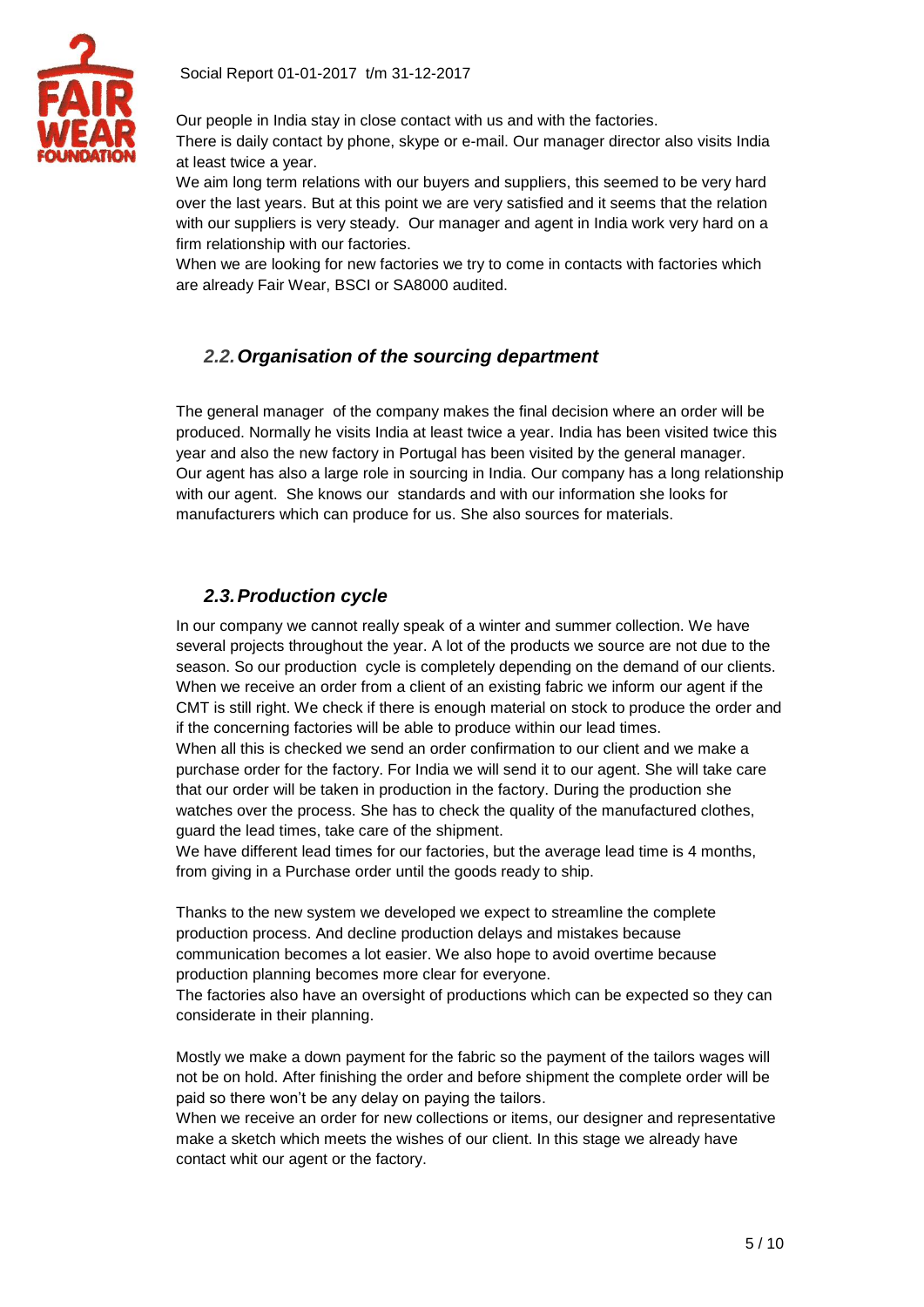

They take care of making samples in a short notice. By making the samples they can give an indication of the consumption and the CMT so we can charge a right price to our client.

We aim for a lead time of 18 weeks, this in reflection with our client and producers. We also try to combine orders for shipment, in order to decrease freight cost and to relieve the environment.

When we contract the factories delivery time this is an important consideration. The number of tailors is dependent on the amount of work. We aim for a constant workload for the tailors. During the audit there has been taken notice of overtime, sometimes excessive. This is still a point of attention. Together with our supplier we keep on communicating about this matter and we work together on realistic lead times.

## <span id="page-5-0"></span>*2.4.Supplier relations*

Our turnover is increased comparing to last year.

In Europe our general manager is looking for suppliers by himself. Therefor he visits conventions, speaks with agents, clients and colleagues.

In India our agent makes the first selection for a new supplier. Our criteria are the same as mentioned before.

By being a FWF affiliate, labour standards are an important matter in the decision making. When we are planning to work with a new factory this is at least visited by our agent. Sometimes, when it's possible our general manager will visit the factory also before starting production. We will have meetings with the management by skype in which also will be explained that we are a Fair Wear member. We ask them to fill in the questionnaire and our agent does a basic health and safety check. Also we try to look for new factories which are already audited. Sometimes it is very difficult to get the questionnaire returned before starting production. We are a small player on the market and producers will not make the effort before production has been started.

## <span id="page-5-1"></span>*2.5.Integration monitoring activities and sourcing decisions*

Our existing manufacturers accepted the FWF standards and filled the questionnaire. When we intend working with a new manufacturer he has to accept the FWF standards. If major issues are found during an audit or major issues are reported within the complaint procedure, we will urge the garment maker to take immediate action. We will do anything within our possibilities to help the garment maker to solve the issues in a reasonable matter of time. Our goal is to have an long-term relation with our garment makers. Last year we hired someone to help one of our suppliers to improve conditions and we offered this to another of our suppliers who has some issues.

We intend to keep on working with the factories we work with now and do not want to expand to other manufacturers. We work with small and larger manufacturers. And it depends on the order where it will be produced.

In the utmost we will stop placing orders in case of non-performance or unwillingness to improve labour conditions. This only when we have tried everything to come to a solution.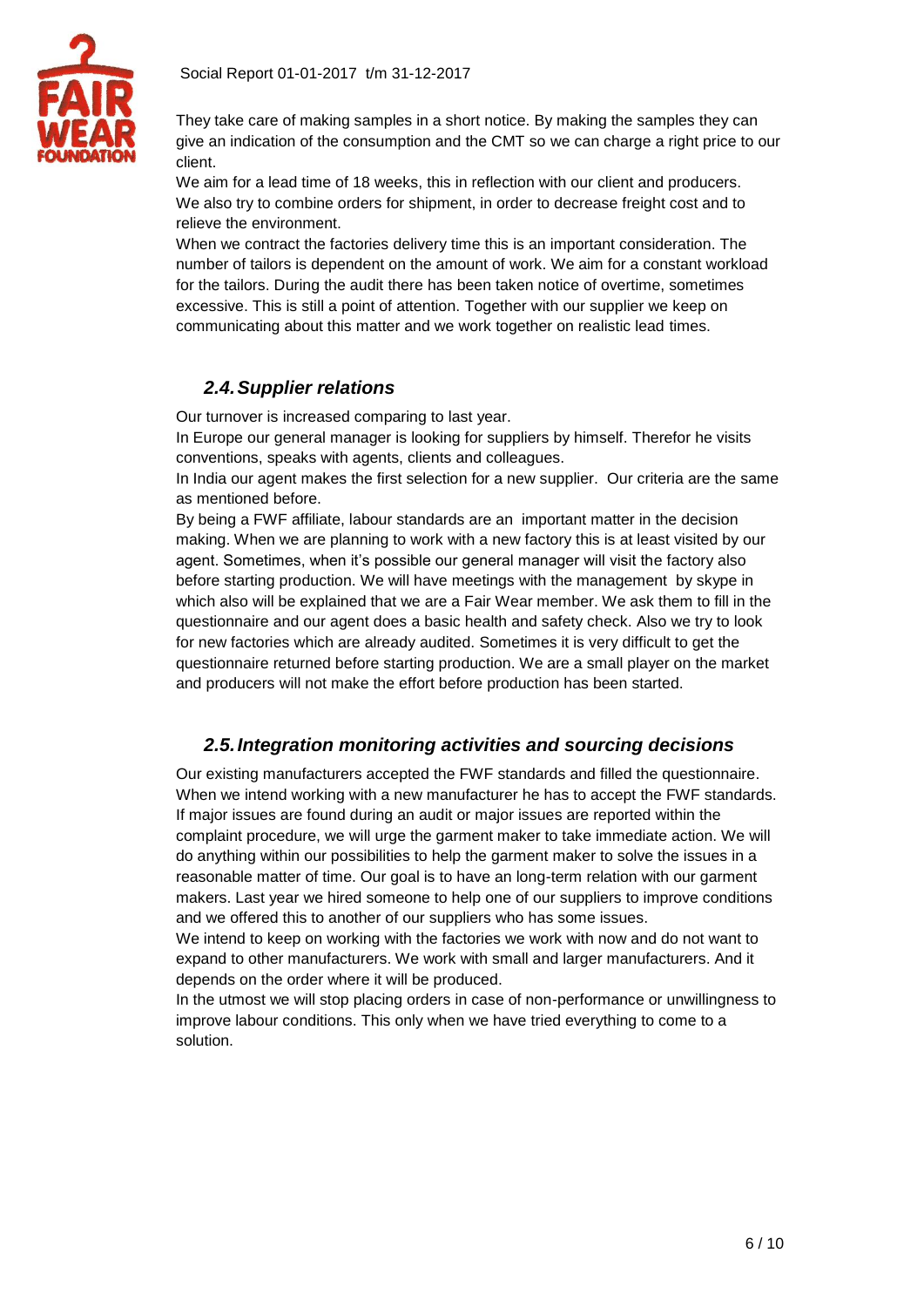

# <span id="page-6-0"></span>**3. Coherent system for monitoring and remediation**

## **Overview per country**



## *3.1.India*

### <span id="page-6-1"></span>Factory A

44% of FOB India 38% of total FOB

This is our largest knit supplier. We work with them since a year. It is a large factory and one of the reasons we started to work with them is because they are SA8000 audited. At the end of 2017 this factory was audited by Fair Wear, some issues that were found are:

- Management did not maintain any kind of formal employment relationship with piece rate workers
- Management did not pay minimum wages to its workers, there is a discussion going on with the factory management about the habits in the area. Fair Wear will look into this and we will start a discussion ourselves with the board.

A positive note, the audit team conveyed that factory management in spite of the issues raised showed very positive and transparent behaviour from their end. They agreed to all the findings and stated that although they want to be compliant They showed openness to work on remediation which we will do.

The factory has been visited weekly by our quality controller. Our agent visits them once or twice a month and our general managers visits them once or twice a year.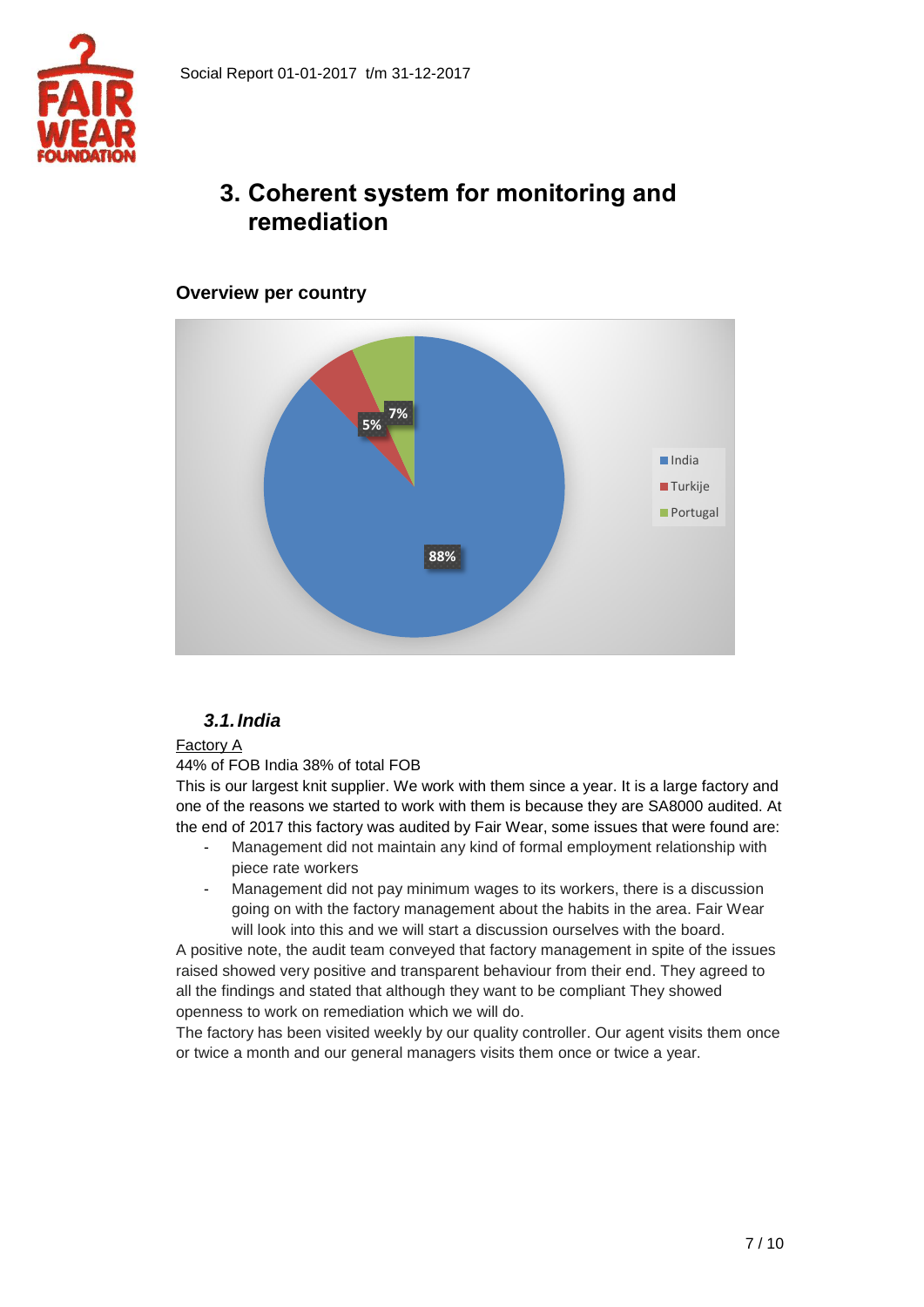

#### Factory B HF

#### 25% of FOB India 22% of total FOB

In this factory only woven styles are produced. We worked with them since our general manager started the company in 2009. While this our most important factory, FW audit was done here in 2013 and a verification audit at the end of 2016. The outcome of this audit was that there were improvements made but on some matters there was too little progress.

During the visit in India in March in 2017 our general manager had a meeting with the direction of the factory and a Fair Wear consultant. The outcome of this meeting was that the consultant is hired by us and he has supported the factory in making improvements especially in the management systems. Everything is filed now. He implemented for example a register of leave with wages, register of deduction, overtime register, inspection books.

#### Factory C CM

22% of FOB India 20% of total FOB.

Woven styles are produced over here. This factory has been BSCI audited and has a very high score. They are very cooperative according to Fair Wear.

They solved the minor issues and made a CAP together with us. They have educated their employees on legal obligations an requirements, there are now safety instructions, but employees have to be trained to use PPE's. Urinal drainage has been repaired and ambient air quality tests are conducted for production areas.

The factory has been visited this year

#### Factory D 2D

9% of FOB India 8% of total FOB.

This is the factory where we produce the small amounts of knits. It is a small company which started in 2016. We work with them since 2016 and the factory has been audited in March 2017.

The main issues found during the audit:

- The factory does not have proper documentation.
- Wages and overtime could not properly be checked
- There were many health and safety issues

The health and safety issues have been solved and they are still working on proper documentation. However there is not enough knowledge so we will help them in this matter by hiring a consultant which is known by the Fair Wear Organisation.

### *3.2.Turkey*

Factory A, 100% of FOB Turkey, 5% of total FOB

We build a steady relation this year with this factory.

The factory is BSCI audited but there is room for improvement., especially in their management systems and workers involvement. Employees have to be trained in the new code, business partners should be informed, there is no Union established in the factory.

Communication with this factory considering Fair Wear is not easy, we did not receive information if improvements on the Cap have been made, but we are working on it.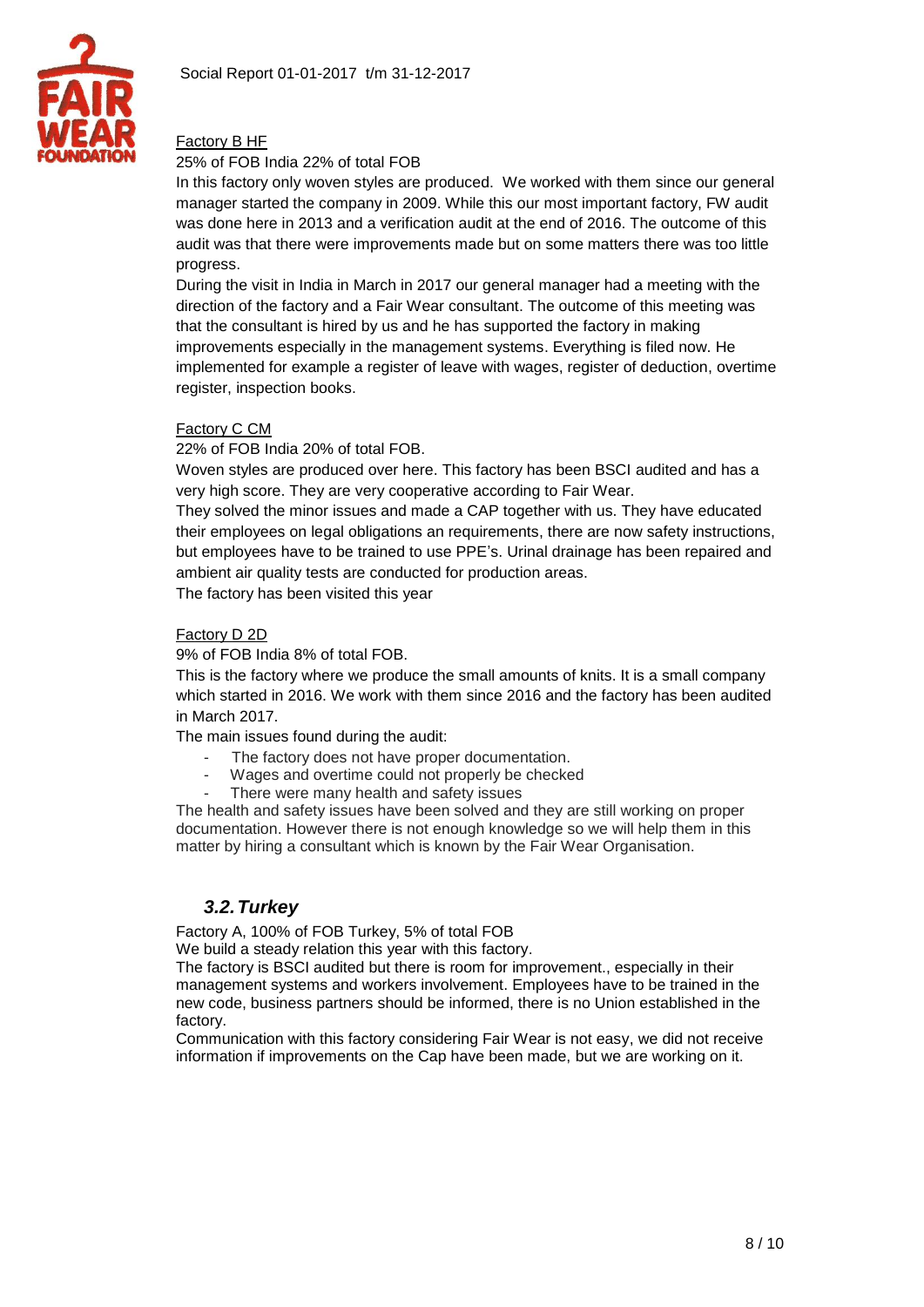

## *3.3Portugal*

Factory A, 100% of FOB Portugal, 7% of total FOB At the end of this year we started a sock production. They have filled in the questionnaire and the worker info sheet has been placed in the factory. The factory has been visited by our general manager twice,

## *3.4External Production*

<span id="page-8-0"></span>We have one external production this year. We found this factory through one of the affiliates of Fear Wear who works with them for a longer time. We asked for the Fair Wear audit which has been done.

# <span id="page-8-1"></span>**4 Complaints handling**

T&S is responsible for dealing with complaints. Tailors are informed about the possibilities for filing complaints by the code of labor practices which is handed out in the factories.

When a complaint is filed, at first we will inform our agent. They have to check out the situation in the factory and judge if the complaint is founded.

If the complaint is due to our procedures we will try to adjust them so we can provide it in the future.

If there are other circumstances which cause the complaint we will try to solve them. We haven't receive any complaints this year.

# <span id="page-8-2"></span>**5 Training and capacity building**

## <span id="page-8-3"></span>*5.3Activities to inform staff members*

In the Netherlands we are working with 4 people. We discussed Fair Wear and are all aware of the consequences the Fair Wear has for our company.

## <span id="page-8-4"></span>*5.4Activities to inform agents*

Our agent is informed by our general manager during his visits. We provided her with all the information we have. She has also informed our new employees in India. They can see the workplan and during every visit Fair Wear is on the agenda. They use the checklists of Fair Wear when they visit (new) factories.

## *5.5Activities to inform manufacturers and workers*

<span id="page-8-5"></span>Manufacturers are informed about the Code and FWF membership through the model letter and questionnaire. An information sheet in local language for workers including the Code and the contact details of the complaints handler will be posted in all the supplying factories. Our general manager talks to the tailors when he visits the factories. There is also an important mission for our agent.